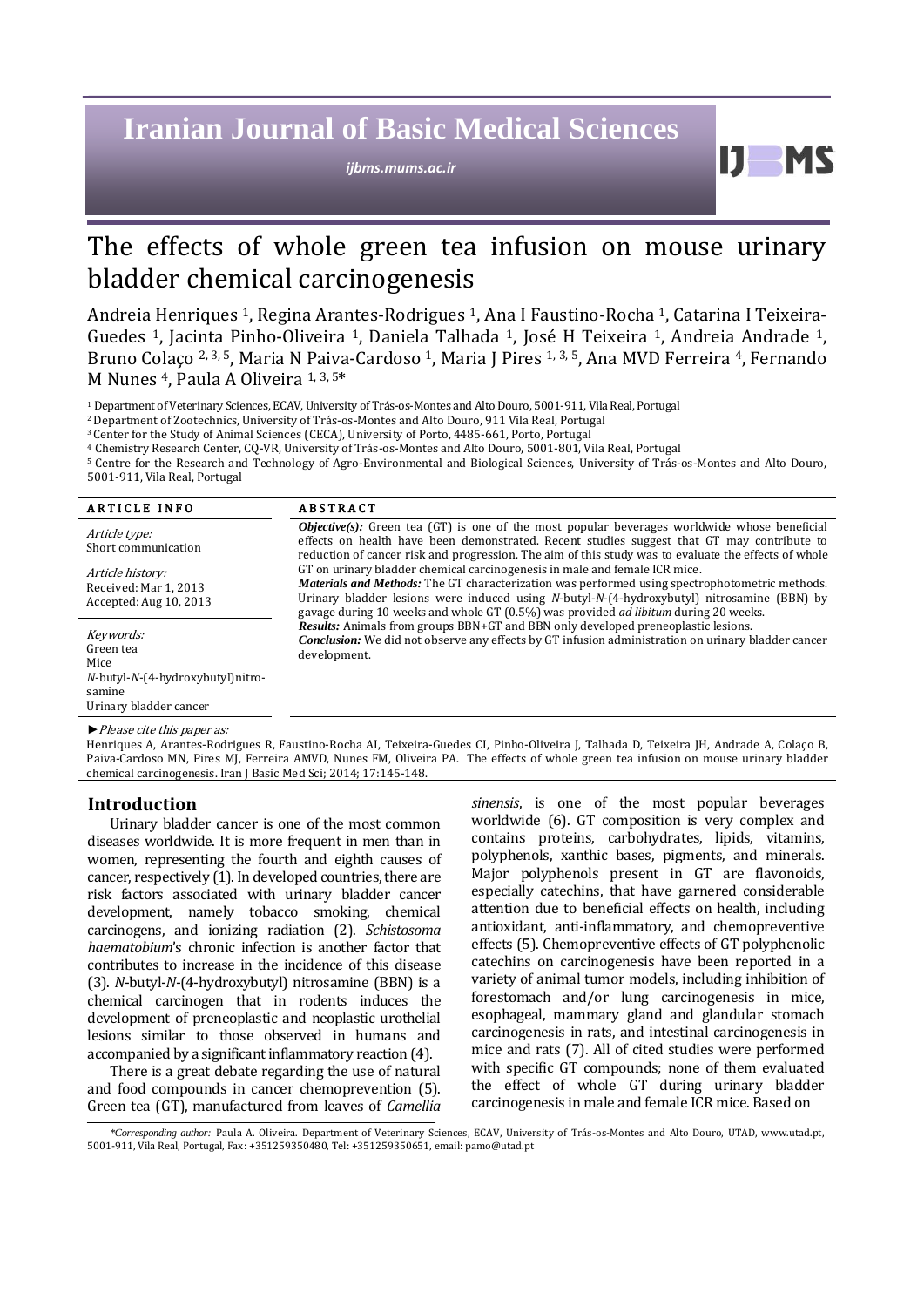these facts, the purpose of this study was to evaluate the chemopreventive effects of whole GT on urinary bladder cancer development induced by BBN in male and female ICR mice.

### **Materials and Methods**

### *Chemical characterization of green tea*

The GT infusion and leaves were used to determine total polyphenols, flavonoids, and antioxidant activities using spectrophotometric methods. To determine the total polyphenols concentration, the Folin-Ciocalteu method was used. Flavonoids content in GT was determined according to the method described by Quettier-Deleu *et al* (8) using an ethanol solution with AlCl<sub>3</sub> 2%. Flavonoid content was calculated as quercetin (Qr) equivalent (milligrams per gram) from a calibration curve. Antioxidant activities of the GT and leaf samples were estimated by trolox equivalent antioxidant capacity assay (TEAC) according to Liebert *et al* (9). The TEAC test was based on the oxidation of 2,2'-azino-bis (3-ethylbenzothiazoline-6-sulfonate) (ABTS) to the radical cation ABTS·+. All samples were analyzed in triplicate.

The chemical characterization of GT infusion polyphenols was performed by high performance liquid chromatography (HPLC) using an Ultimate 3000 Column Compartment Dionex equipped with a photodiode array detector (PDA) 100 Dionex. An ACE5C18 reversed phase column (250×4.6 mm×5 µm) was used. The elution (1 ml/min) was performed using a solvent system comprising solvent A (5% of formic acid) and solvent B (methanol), using a gradient starting with 5% of solvent B until 2 min, linearly increasing to 65% of solvent B until 65 min and decreasing to 5% at 65 min and held constant until 75 min, at 35°C. The injection volume was 50 µl. The PDA detector was set in the range of 200-600 nm. Wavelength of 280 nm was used to identify catechins and caffeine and wavelength of 325 nm was used to detect hydroxycinnamic acids. The compounds were identified based on their retention time when commercial standards were available and by comparison with the UV-spectrum. The composition of GT infusion was analyzed at 0, 24, and 48 hr after its preparation.

#### *Animals*

The design and experimental procedures were performed in accordance with the EU regulations (Directive 2010/63/EU) on protection of animals used for experimental and other scientific purposes. Forty-one, five-week-old ICR mice (21 males and 20 females), were obtained from Harlan-Interfauna (Spain). Animals were placed in polycarbonate cages using wood chips for bedding. During experimental protocol, animals were housed in controlled conditions of temperature (23±2°C), humidity (55±5%), lighting (12/12 hr light/dark cycle), and air system filtration (10–20 ventilations/hr). Standard laboratory diet (Harlan) and GT were provided *ad libitum*.

#### *Chemicals*

BBN was purchased from Tokyo Kasei Kogyo (Japan). The GT leaves (Thea Sinensis L.) were purchased from Augusto Coutinho Ervanários (Portugal). Folin-Ciocalteu reagent, GA, ABTS, trolox (Tx), Qr were purchased from Sigma (USA).

#### *Experimental design*

After one week of acclimatization period, animals were randomized in six experimental groups each [*Males* group I: BBN+GT (n=8); group II: BBN (n=7); group III: GT (n=6); *Females* group IV: BBN+GT (n=7); group V: BBN (n=7); group VI: GT (n=6)]. BBN was prepared in a concentration of 0.05% with bidistilled water and absolute alcohol. It was administered to animals by gavage in mean doses of 7.25 mg/mouse, two times per week, during ten consecutive weeks*.* The whole GT (0.5%) was daily prepared and given *ad libitum* to groups I, III, IV and VI for 20 consecutive weeks in dark bottles. The GT was prepared by adding five grams of tea leaves to boiled water and letting it rest for four min. Ponderal homogeneity index (PHI) [PHI=2W<sub>1</sub>/(W<sub>h</sub>+W<sub>1</sub>); W<sub>h</sub>-Higher weight, W<sub>1</sub>-Lower weight], was determined to evaluate the homogeneity between groups. Animals' initial and final body weights were measured to determine weight gain (WG) (WG=W<sub>f</sub>-W<sub>i</sub>/W<sub>f</sub>x100;  $W_f$ -Final weight,  $W_i$ -Initial weight). The organs' relative weights were measured as the ratio of the mouse's organ weight by the mouse's final weight.

#### *Sample collection*

Twenty weeks after the start of the experiment all animals were sacrificed by pentobarbital sodium (Eutasil®, France) overdose. Complete necropsies were performed after mice macroscopic evaluation. The spleen, liver, kidneys, lungs, and heart were collected and weighed. The mice urinary bladders were collected and weighed according to the technique described by Oliveira *et al* (10). After fixation, the urinary bladders were longitudinally cut to observe macroscopic lesions in their mucosal surface. For the histological study, the urinary bladders and organ samples were embedded in paraffin and sections of  $2 \mu m$  were cut and stained with hematoxylin and eosin (H&E). Histological lesions found in different groups were classified and staged according to Eble *et al* (11). Microscopic urinary bladder evaluation was categorized as normal urothelium, simple hyperplasia, dysplasia, papilloma, and squamous metaplasia. The number of inflammatory aggregates was counted in each urinary bladder per section; the mean number of inflammatory aggregates was calculated for each group. All morphological readings were double-checked.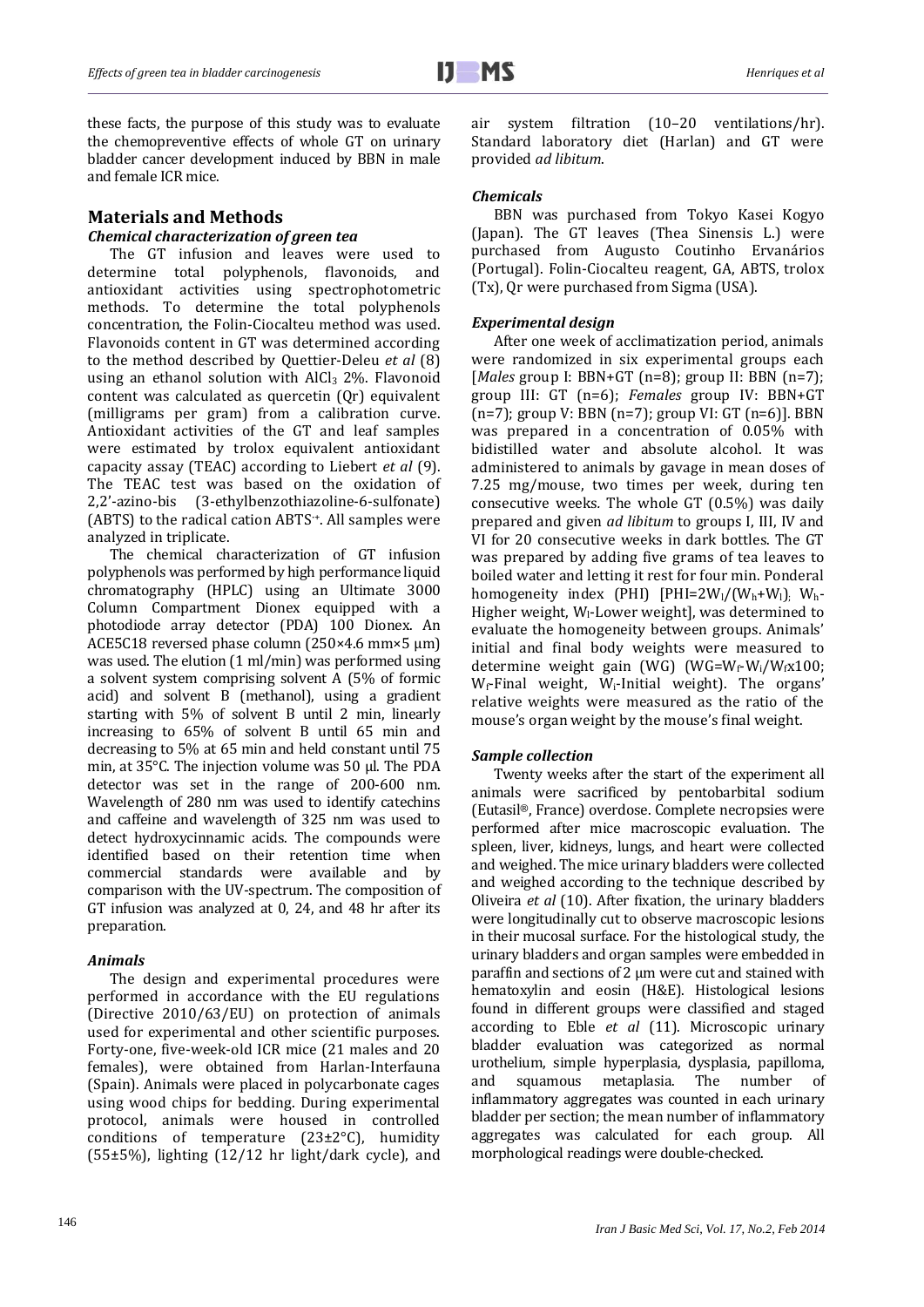|                | Total phenols    |                  | <b>Flavonoids</b>  |                    | Antioxidant capacity |                   |  |
|----------------|------------------|------------------|--------------------|--------------------|----------------------|-------------------|--|
| Sample         | mg $GA/100$ g of | mg $GA/100$ g of | mg Qr $/$ 100 g of | mg Qr $/$ 100 g of | mg Tx/100 g of       | mg Tx/ $100$ g of |  |
| (S)            | infusion         | GT leaves        | infusion           | GT leaves          | infusion             | GT leaves         |  |
| $S_1$          | 34.80            | 69.64            | 3.53               | 7.07               | 193.18               | 386.36            |  |
| S <sub>2</sub> | 36.40            | 72.81            | 2.84               | 5.69               | 183.72               | 367.44            |  |
| $S_3$          | 34.50            | 69.03            | 2.82               | 5.65               | 201.92               | 403.85            |  |
| $M\pm SD$      | $35.23 \pm 1.02$ | $70.49 \pm 2.03$ | $3.06 \pm 0.40$    | $6.13 \pm 0.81$    | $192.94 \pm 9.10$    | 385.88±18.2       |  |

**Table 1.** Green tea chemical characterization

S- Sample; GA- Gallic acid; Qr- Quercetin; Tx- Trolox; Mean±SD

#### *Statistical analysis*

All analyses were performed using SPSS (USA). Continuous data were analysed using ANOVA. Pathological examinations were analysed by the chisquare test. Data were expressed as mean±standard deviation (SD). Results were considered statistically significant when *P*<0.05.

#### **Results**

This study evaluated the effect of oral administration of whole GT on the development of urothelial lesions chemically-induced by BBN in female and male mice. We observed that the concentrations of total phenols and flavonoids, and antioxidant capacity were higher in GT leaves when compared with GT infusion (Table 1). In order to verify if the GT compound concentrations varied over time, the infusion was analyzed by HPLC at 0, 24, and 48 hr after preparation. The resultant chromatograms at 0 and 24 hr showed that the polyphenol concentration of GT decreased 24 hr after its preparation (data not shown).

Throughout the course of the experiment two animals died during BBN oral gavage (one from group II and one from group V). We did not observe any changes in animals' behavior or clinical signs of distress/discomfort. During the experimental protocol, the groups showed a similar food and water intake. PHI, initial and final weights and WG were similar among groups. We did not find any statistically significant differences in the mean values and relative weights of spleen, liver, kidneys, lungs, heart, and urinary bladder (data not shown).

Males from group III (GT) and females from group VI (GT) did not show any urothelial lesions. In males, the incidence of urothelial lesions was greater in animals from group I (BBN+GT) than animals from group II (BBN). Nevertheless, we observed a lower incidence of simple hyperplasia, squamous metaplasia, and dysplasia in group IV females (BBN+GT) compared with group V (BBN). However, these results were not statistically significant between groups (Table 2). The mean number of inflammatory aggregates was greater in males than in females. Groups I (BBN+GT) and IV (BBN+GT) showed a lower number of inflammatory aggregates compared with groups II (BBN) and V (BBN), respectively (Table 2).

#### **Discussion**

Most research works conducted with GT use only one purified or partially purified component. In this study we evaluated the effect of whole GT infusion in mice experimental urinary bladder cancer induction instead of a particular compound, because this mimics the normal human tea consumption.

In order to characterize the composition of GT, we performed a total phenols, flavonoids, and antioxidant capacity analysis. According to our results, GT leaves had a higher total phenols, flavonoids, and antioxidant capacity than GT infusion; however, approximately 50% of total phenols, flavonoids, and antioxidant capacity remained in the infusion. These results differ from the study conducted by Sato and Matsushima (12) that reports that only 30% of total initial compounds present in GT leaves are available in tea infusion. The infusion used in this study was stored in dark recipients to prevent the photodegradation of its components. However, we could not avoid the degradation over time caused by oxidation. Our HPLC analysis on GT infusion demonstrated that its polyphenol concentration decreased and almost disappeared at 48 hr; we decided to prepare fresh GT infusion every 24 hr. These results are in accordance with Bianchi *et al*(13).

Taking into account that frequent mice manipulation can induce severe distress, we decided to provide GT infusion in bottles *ad libitum*. In this study we chose BBN oral administration by gavage, because the oral route was selected to administrate GT infusion. The animals' health states were normal during the experiment. The mortality rate observed in this study was associated with oral gavage, and in accordance with Arantes-Rodrigues *et al*(14).

The groups that only drank GT infusion did not have any urothelial lesions. Although in humans the incidence of urinary bladder cancer is greater in men than in women, in this work we observed similar results between male and female mice. According to Miyamoto *et al* male mice are more likely than females to develop urinary bladder cancer induced by BBN (15). Animals from groups exposed to BBN+GT (I and IV) showed a lower mean number of inflammatory aggregates than animals from BBN groups (II and V), probably due to GT anti-inflammatory effects.

Other studies have demonstrated the antitumor capabilities of GT (7), however the mechanisms involved are not fully understood.